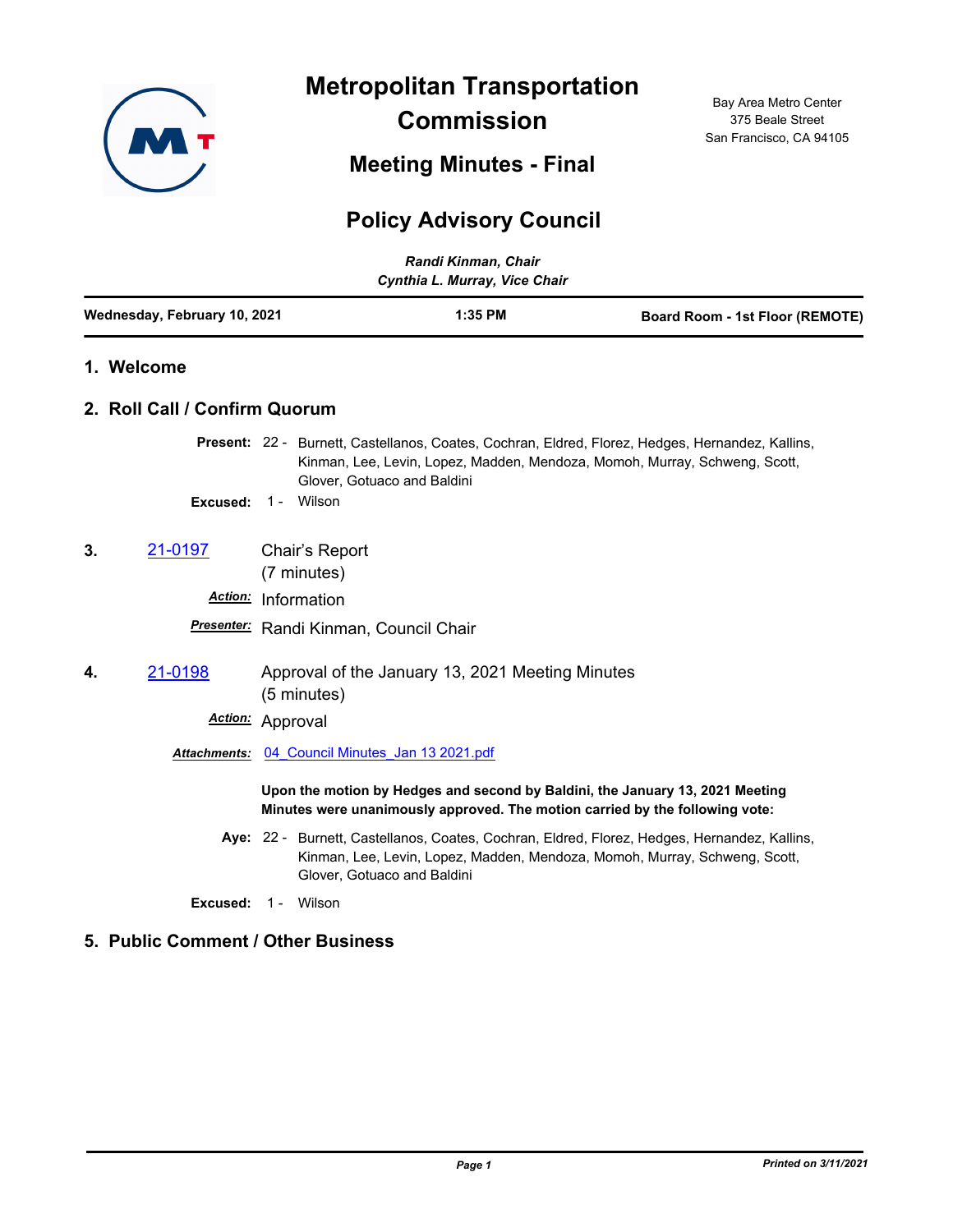| 6. | 21-0199 | <b>Subcommittee Reports</b><br>(15 minutes)                                                                                                                                                                                                                                |
|----|---------|----------------------------------------------------------------------------------------------------------------------------------------------------------------------------------------------------------------------------------------------------------------------------|
|    |         | Action: Information                                                                                                                                                                                                                                                        |
|    |         | <b>Presenter:</b> Veda Florez, Policy Advisory Council Equity & Access Subcommittee<br>Chair and                                                                                                                                                                           |
|    |         | Adina Levin, Policy Advisory Council Fare Coordination and Integration<br>Subcommittee Chair                                                                                                                                                                               |
| 7. | 21-0200 | Blue Ribbon Transit Recovery Task Force Update<br>(20 minutes)                                                                                                                                                                                                             |
|    |         | Update on the Blue Ribbon Transit Recovery Task Force.                                                                                                                                                                                                                     |
|    |         | Action: Information                                                                                                                                                                                                                                                        |
|    |         | <b>Presenter:</b> Theresa Romell                                                                                                                                                                                                                                           |
|    |         | Attachments: 07 Blue Ribbon.pdf                                                                                                                                                                                                                                            |
| 8. | 21-0237 | MTC Resolution No. 4453 - Programming of Coronavirus Response and<br>Relief Supplementary Appropriations Act of 2021<br>(10 minutes)                                                                                                                                       |
|    |         | Proposed programming of approximately \$180 million of Coronavirus<br>Response and Relief Appropriations Act of 2021 (CRRSAA) funding to<br>Bay Area transit operators that received insufficient shares of CARES Act<br>funding due to inaccurate revenue loss forecasts. |
|    |         | Action: Information                                                                                                                                                                                                                                                        |
|    |         | <b>Presenter:</b> Theresa Romell                                                                                                                                                                                                                                           |
|    |         | Attentmenter 00 Covid 10 Poliof Eunding Undete ndf                                                                                                                                                                                                                         |

*Attachments:* [08\\_Covid-19 Relief Funding Update.pdf](http://mtc.legistar.com/gateway.aspx?M=F&ID=620c3dd4-7b2a-4b53-b721-2f6ed9c14ea9.pdf)

David Pilpel was called to speak.